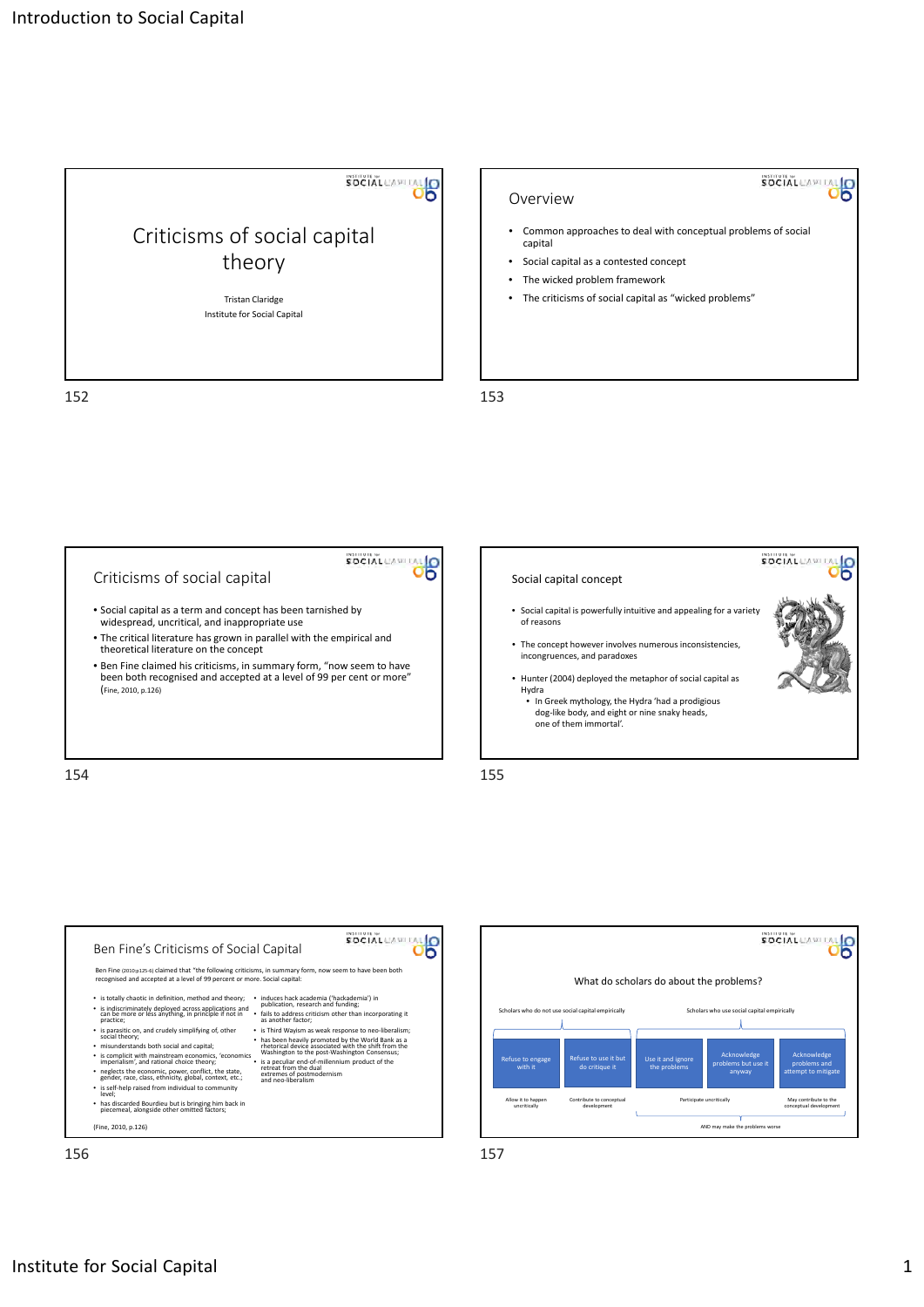



concept



SOCIAL CAPITAL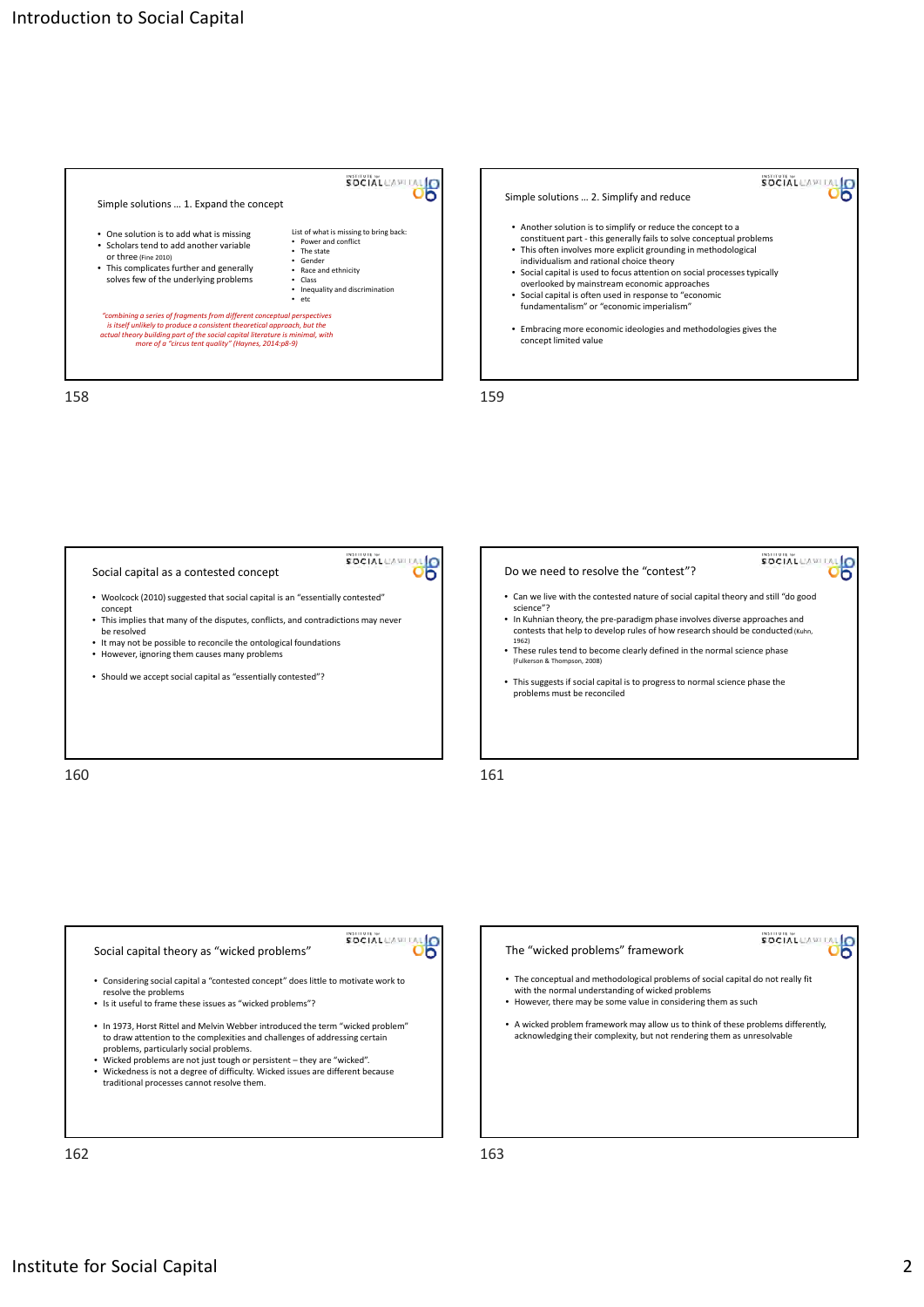







166 167









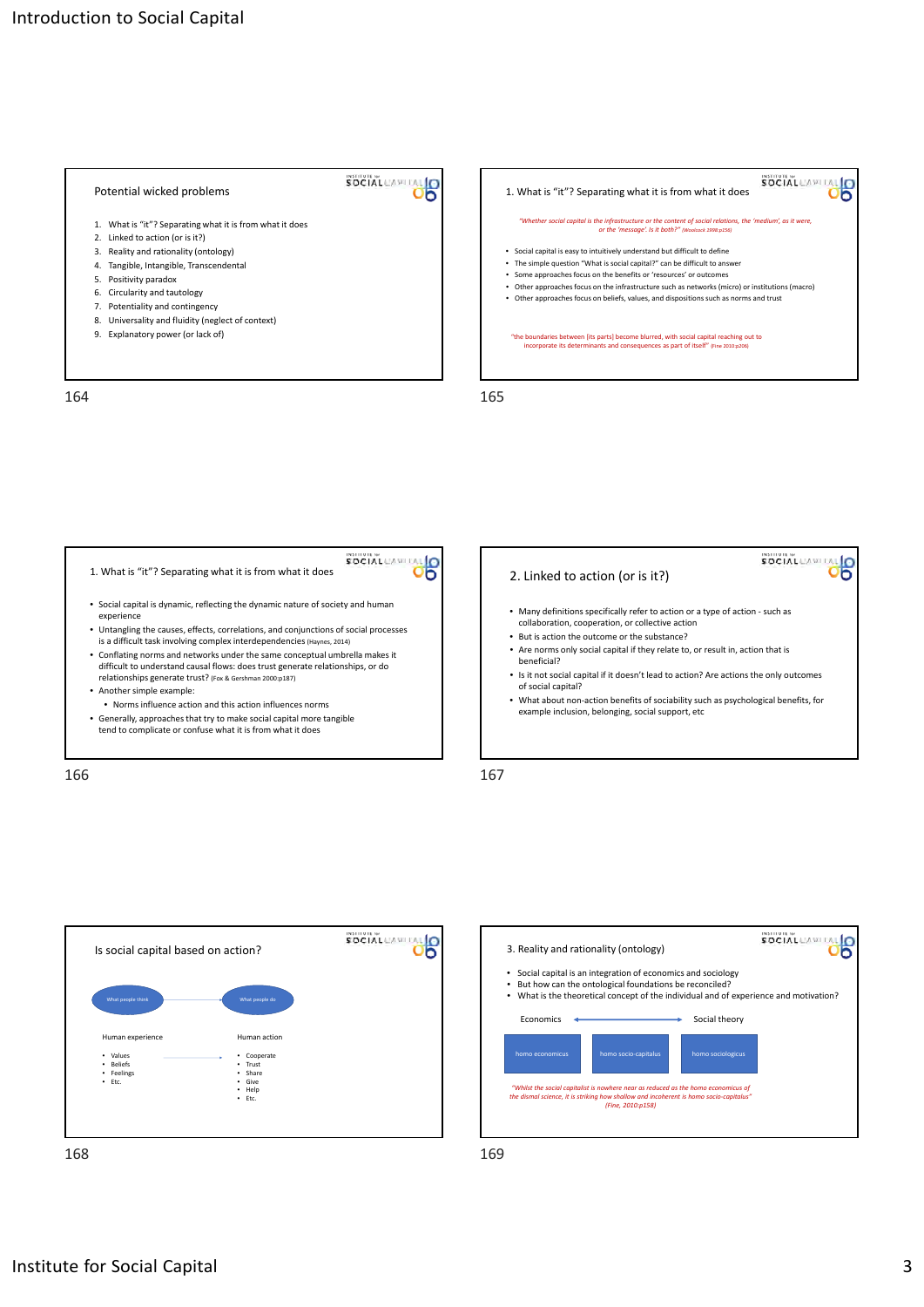



# SOCIAL CAPITAL

#### *"Sociability cuts both ways… it can also lead to public 'bads'" (Portes 1998:p16)*

• Social capital implies a positive character by the inclusion of the word "capital" and many authors specifically define social capital as positive • Robert Putnam talked about "mutual benefit" (Putnam, 2000 p67)

- Nan Lin talked about "expected returns" (Lin, 2001 p30)
- Various authors describe "resources" (for example Bourdieu, 1986; Kawachi & Berkman, 2000; Nahapiet & Ghoshal, 1998)
- The same aspects of social capital can have positive or negative outcomes depending on a range of factors (or some positive and some negative outcomes at the same time)

*"Social capital borders on the utopian in its vision of individuals, communities and politics." (Fine, 2010:p200)*





SOCIALCAPITA

#### 7. Potentiality and contingency

- **SOCIAL**CAPITA **CR**
- The existence of social capital does not necessarily result in the desired outcomes • The same or very similar social capital can result in positive or negative outcomes
- It can be difficult to predict how different contexts will create different outcomes due to the multiple causes, effects, correlations, and conjunctions of social
- Most authors agree that context is vitally important
- But it is common to proceed with empirical investigation completely ignoring this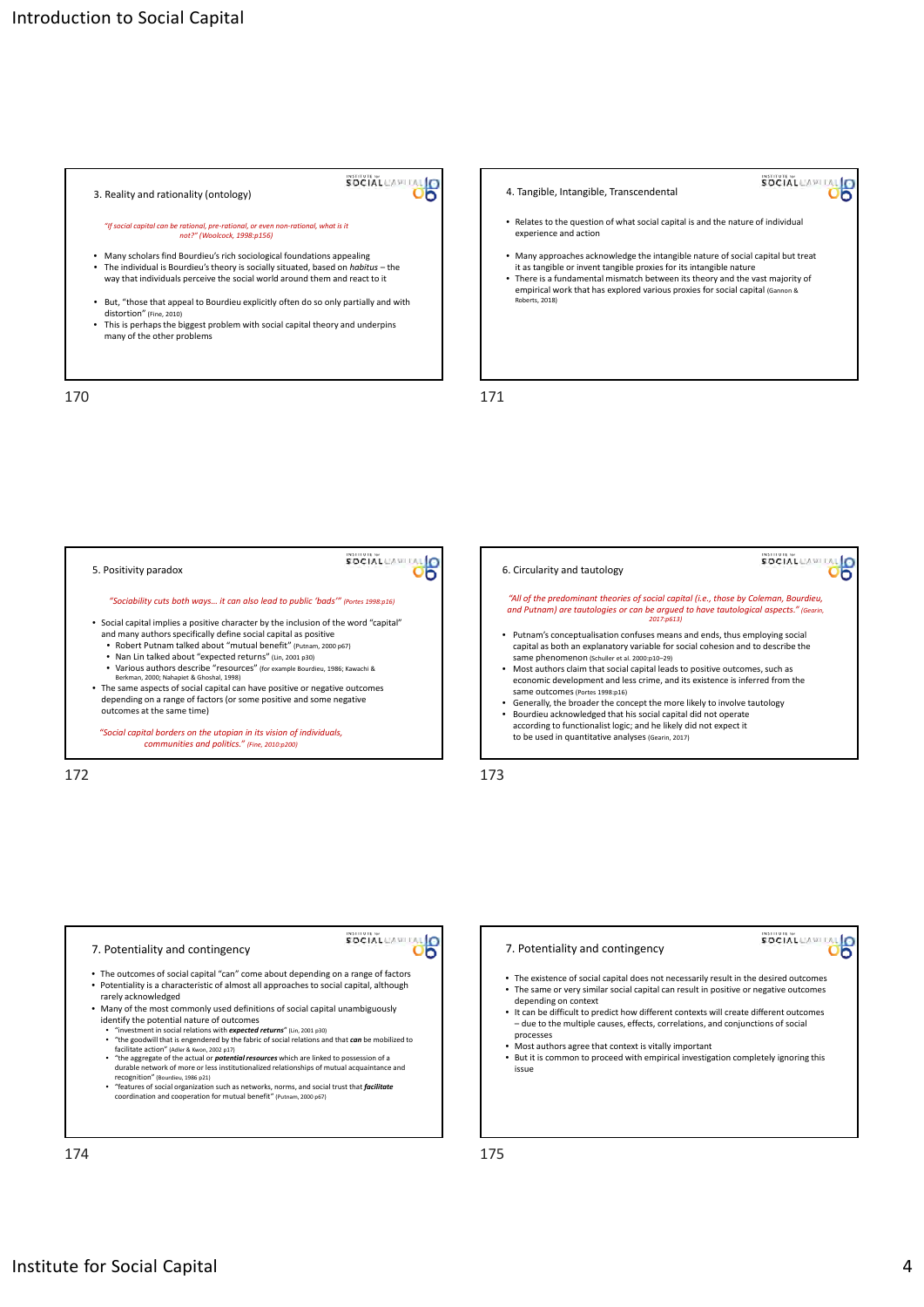

- For example, weak ties are bridging social capital that provide the ability to "get ahead" – but this ignores context, power, race, culture, etc
- This makes it too easy to bypass or even disregard the underlying political, economic, and social systems that shape and reproduce inequality (Schafft and Brown 2003)

176 177



• Empirical investigation based on corelation finds that more homogeneous

• Evidence suggests that communities with high levels of racial and cultural diversity have lower levels of interpersonal trust and formal and informal networks (Alesina and Ferrara, 2000; 2002; Costa and Kahn, 2003)" (Letki

• But social capital, as a concept, can not identify *why* because it cannot develop

• In the case of homogeneity, other research points to social inequalities and social deprivation, which are factors largely ignored by social capital (Li et al., 2005; Marschal<br>and Stolle, 2004; Oliver and Mandelberg, 2000; Oliver and Wong, 2003; Ross et al.,<br>2001; Sampson et al., 1997)

communities foster greater levels of social capital

2008:p100)

any meaningful explanations



*"by treating the concept as though it were a coherent whole and separated from the themes through which its meaning is derived, researchers will fail to explain how the specific mechanisms of trust, community, reciprocity, interpersonal relationships and networks impact on the features they are investigating." (Haynes, 2014)*

- "Middle‐range theory has the practical advantages of putting aside a deeper understanding … It has the corresponding disadvantage of its results being entirely subject to the qualification of what has been omitted" (Fine 2010:p23) • Without a theory of human experience we cannot explain *why,* all we can do is
- identify correlation, the mechanisms are a black box • Correlational results simply mean that there is a black box factor at work, but we
- cannot distinguish between alternative explanations because there is no underlying theory to inform the development of plausible hypotheses (Herrmann‐Pillath, 2010)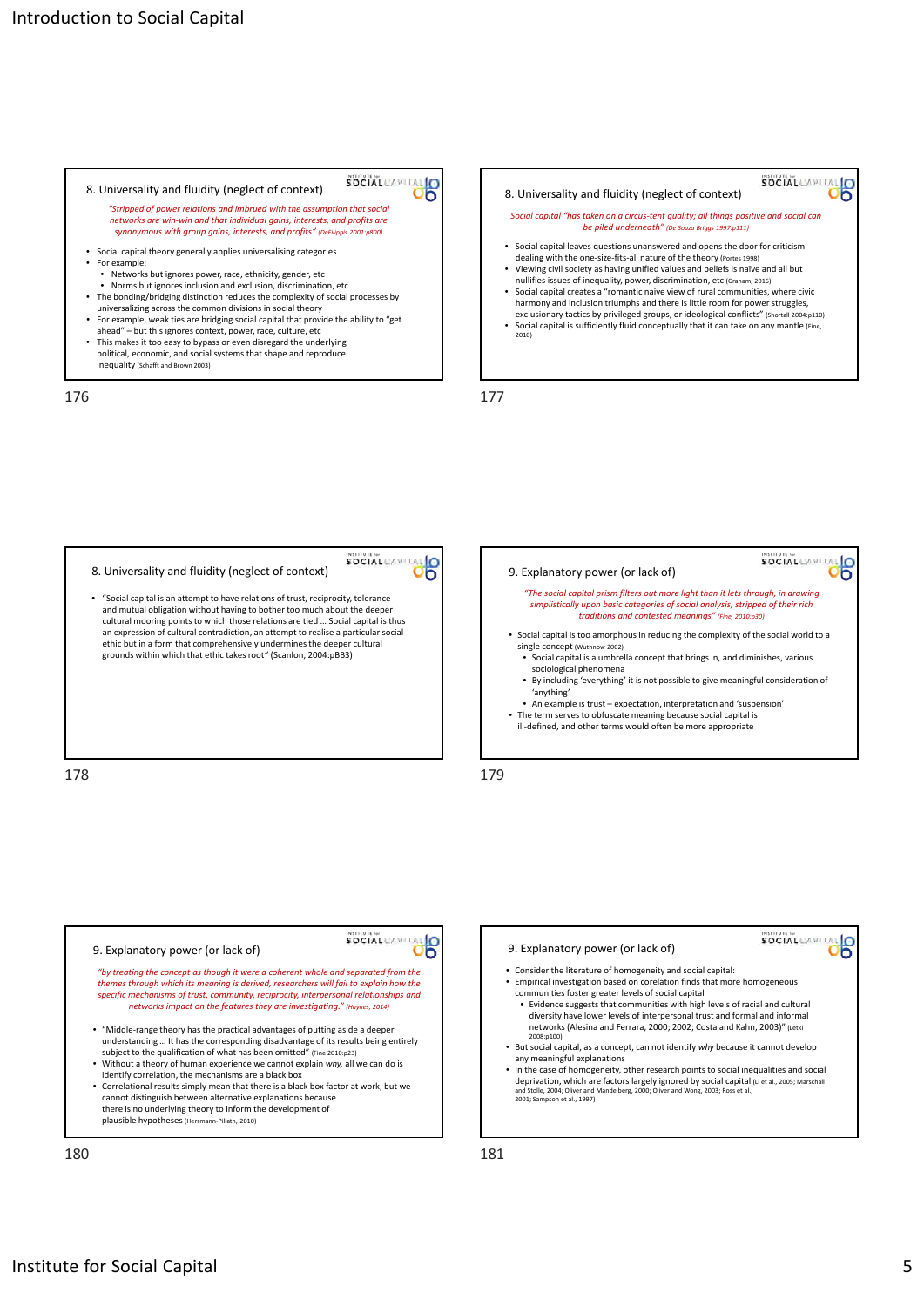### Summary of wicked problems

- 1. What is "it"? Separating what it is from what it does
- 2. Linked to action (or is it?)
- 3. Reality and rationality (ontology)
- 4. Tangible, Intangible, Transcendental
- 5. Positivity paradox
- 6. Circularity and tautology
- 7. Potentiality and contingency
- 8. Universality and fluidity (neglect of context)
- 9. Explanatory power (or lack of)

SOCIAL CAPITAL • We need to look deeply into the theoretical foundations of conceptual approaches to social capital, or lack of such foundations.

• Difficult questions need to be asked about the appropriateness of different approaches and we need to dig into the action‐theoretical and ontological foundations of different approaches.

What is the way forward?

- We cannot continue to use complexity and the interdisciplinary nature of social capital as an excuse for poor scholarship. • We need to acknowledge that continued empiricism on weak theoretical
- foundations is unlikely to resolve these problems.

182 183



SOCIAL CAPITAL O

184 185



186 187